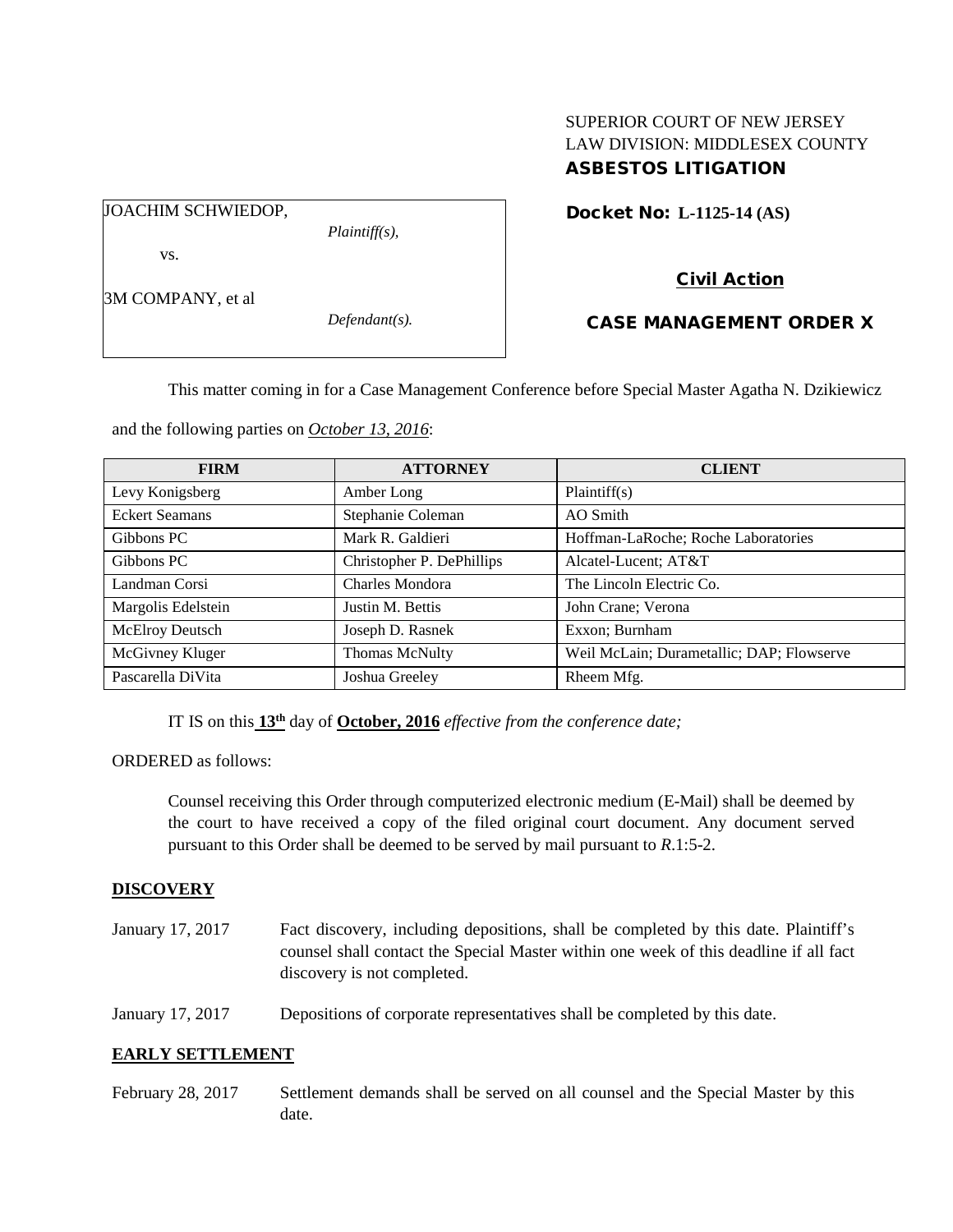### **SUMMARY JUDGMENT MOTION PRACTICE**

| February 3, 2017  | Plaintiff's counsel shall advise, in writing, of intent not to oppose motions by this date. |
|-------------------|---------------------------------------------------------------------------------------------|
| February 17, 2017 | Summary judgment motions shall be filed no later than this date.                            |
| March 17, 2017    | Last return date for summary judgment motions.                                              |

#### **MEDICAL DEFENSE**

February 17, 2017 Plaintiff shall serve medical expert reports by this date.

April 17, 2017 Defendants shall identify its medical experts and serve medical expert reports, if any, by this date. **In addition, defendants shall notify plaintiff's counsel (as well as all counsel of record) of a joinder in an expert medical defense by this date.**

### **LIABILITY EXPERT REPORTS**

- February 17, 2017 Plaintiff shall identify its liability experts and serve liability expert reports or a certified expert statement by this date or waive any opportunity to rely on liability expert testimony.
- April 17, 2017 Defendants shall identify its liability experts and serve liability expert reports, if any, by this date or waive any opportunity to rely on liability expert testimony.

#### **ECONOMIST EXPERT REPORTS**

February 17, 2017 Plaintiff shall identify its expert economists and serve expert economist report(s), if any, by this date or waive any opportunity to rely on economic expert testimony.

April 17, 2017 Defendants shall identify its expert economists and serve expert economist report(s), if any, by this date or waive any opportunity to rely on economic expert testimony.

#### **EXPERT DEPOSITIONS**

May 12, 2017 Expert depositions shall be completed by this date. To the extent that plaintiff and defendant generic experts have been deposed before, the parties seeking that deposition in this case must file an application before the Special Master and demonstrate the necessity for that deposition. To the extent possible, documents requested in a deposition notice directed to an expert shall be produced three days in advance of the expert deposition. The expert shall not be required to produce documents that are readily accessible in the public domain.

#### **PRE-TRIAL AND TRIAL**

| February 7, 2017      | The settlement conference previously scheduled on this date is <b>cancelled</b> .                                                                   |
|-----------------------|-----------------------------------------------------------------------------------------------------------------------------------------------------|
| May 4, 2017 @ 10:00am | Settlement conference. All defense counsel shall appear with authority<br>to negotiate settlement and have a representative authorized to negotiate |

\_\_\_\_\_\_\_\_\_\_\_\_\_\_\_\_\_\_\_\_\_\_\_\_\_\_\_\_\_\_\_\_\_\_\_\_\_\_\_\_\_\_\_\_\_\_\_\_\_\_\_\_\_\_\_\_\_\_\_\_\_\_\_\_\_\_\_\_\_\_\_\_\_\_\_\_\_\_\_\_\_\_\_\_\_\_\_\_\_\_\_\_\_\_\_\_\_\_\_\_\_\_\_\_\_\_\_\_\_\_